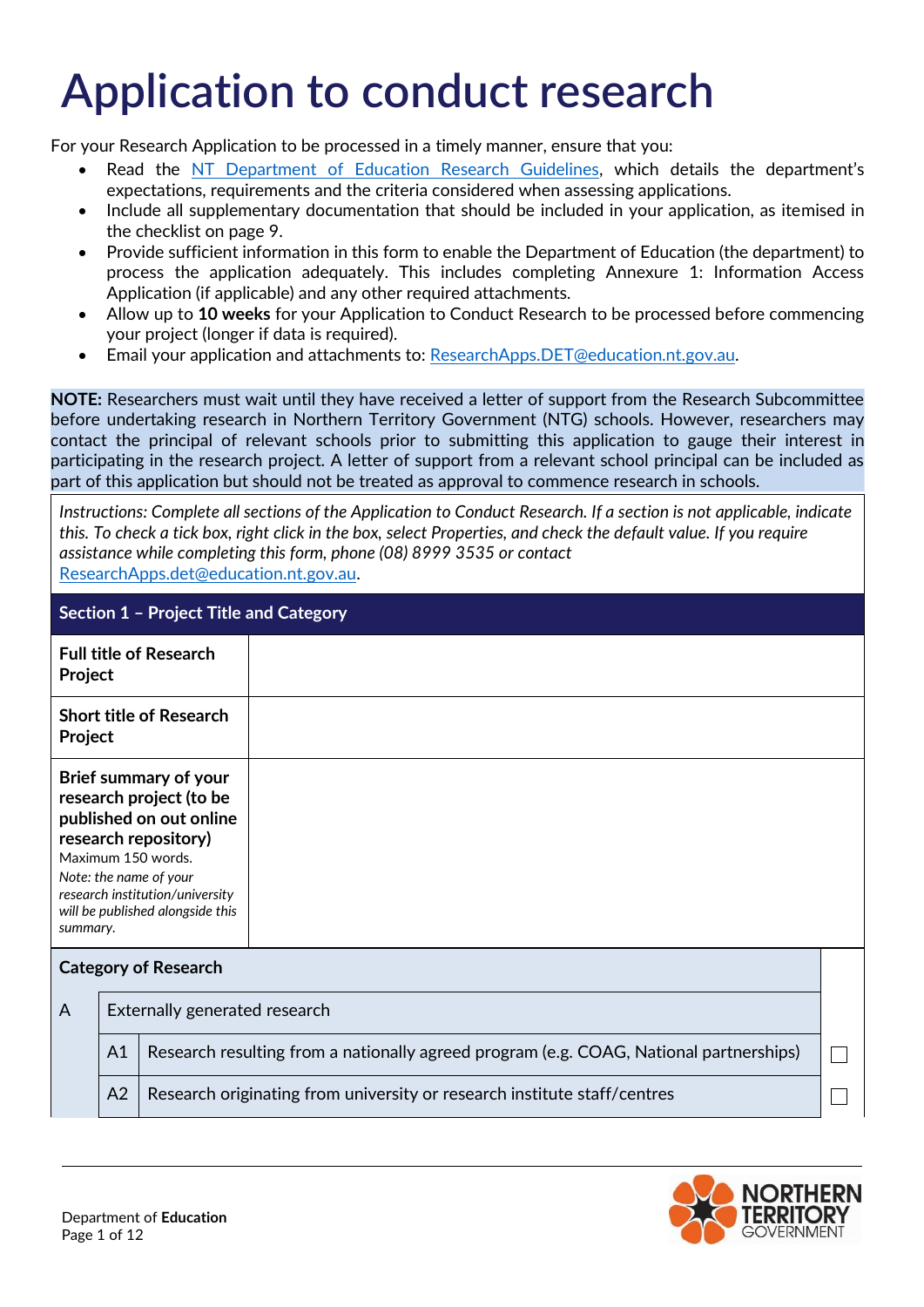|                                                                                                                                                                                                                                                                                                                                                      | A3             | Post-graduate research (submitted by Ph.D. / Masters by Research candidates) |                                                                                                                                                                         |  |
|------------------------------------------------------------------------------------------------------------------------------------------------------------------------------------------------------------------------------------------------------------------------------------------------------------------------------------------------------|----------------|------------------------------------------------------------------------------|-------------------------------------------------------------------------------------------------------------------------------------------------------------------------|--|
|                                                                                                                                                                                                                                                                                                                                                      | A4             |                                                                              | Research projects by undergraduate / coursework students                                                                                                                |  |
|                                                                                                                                                                                                                                                                                                                                                      | A <sub>5</sub> | (Commonwealth funded)                                                        | Research undertaken by another NTG Department or another State Government                                                                                               |  |
|                                                                                                                                                                                                                                                                                                                                                      | A6             |                                                                              | Other (including related to commercial or product development, requests from overseas,<br>marketing development, philanthropic endeavours, miscellaneous surveys, etc.) |  |
| B                                                                                                                                                                                                                                                                                                                                                    |                | Internally generated research                                                |                                                                                                                                                                         |  |
|                                                                                                                                                                                                                                                                                                                                                      | <b>B1</b>      | Consultancies for the department                                             |                                                                                                                                                                         |  |
|                                                                                                                                                                                                                                                                                                                                                      | <b>B2</b>      |                                                                              | Research linked to a partnership agreement with the department                                                                                                          |  |
|                                                                                                                                                                                                                                                                                                                                                      | B <sub>3</sub> |                                                                              | Research undertaken by a division/branch/region/school within the department                                                                                            |  |
|                                                                                                                                                                                                                                                                                                                                                      | <b>B4</b>      | education                                                                    | Postgraduate studies undertaken by departmental staff linked to NTG schools or                                                                                          |  |
| $\mathsf{C}$                                                                                                                                                                                                                                                                                                                                         |                |                                                                              | Other research (If the research does not fall in the above categories, please provide more information.)                                                                |  |
|                                                                                                                                                                                                                                                                                                                                                      |                | <b>Section 2 - Applicant Information</b>                                     |                                                                                                                                                                         |  |
| Name and title of person(s)<br>responsible for the research<br>Including [1] Principal researcher filling<br>the application, [2] Chief Investigators<br>responsible for large projects, [3]<br>Candidates and supervisors for post-<br>graduate projects.<br>Provide contact details and brief<br>descriptions of role in this research<br>project. |                |                                                                              |                                                                                                                                                                         |  |
| Information for the primary<br>contact person                                                                                                                                                                                                                                                                                                        |                |                                                                              | Email:<br>Telephone (Work):<br>Mobile:                                                                                                                                  |  |
| Do you have sufficient                                                                                                                                                                                                                                                                                                                               |                |                                                                              |                                                                                                                                                                         |  |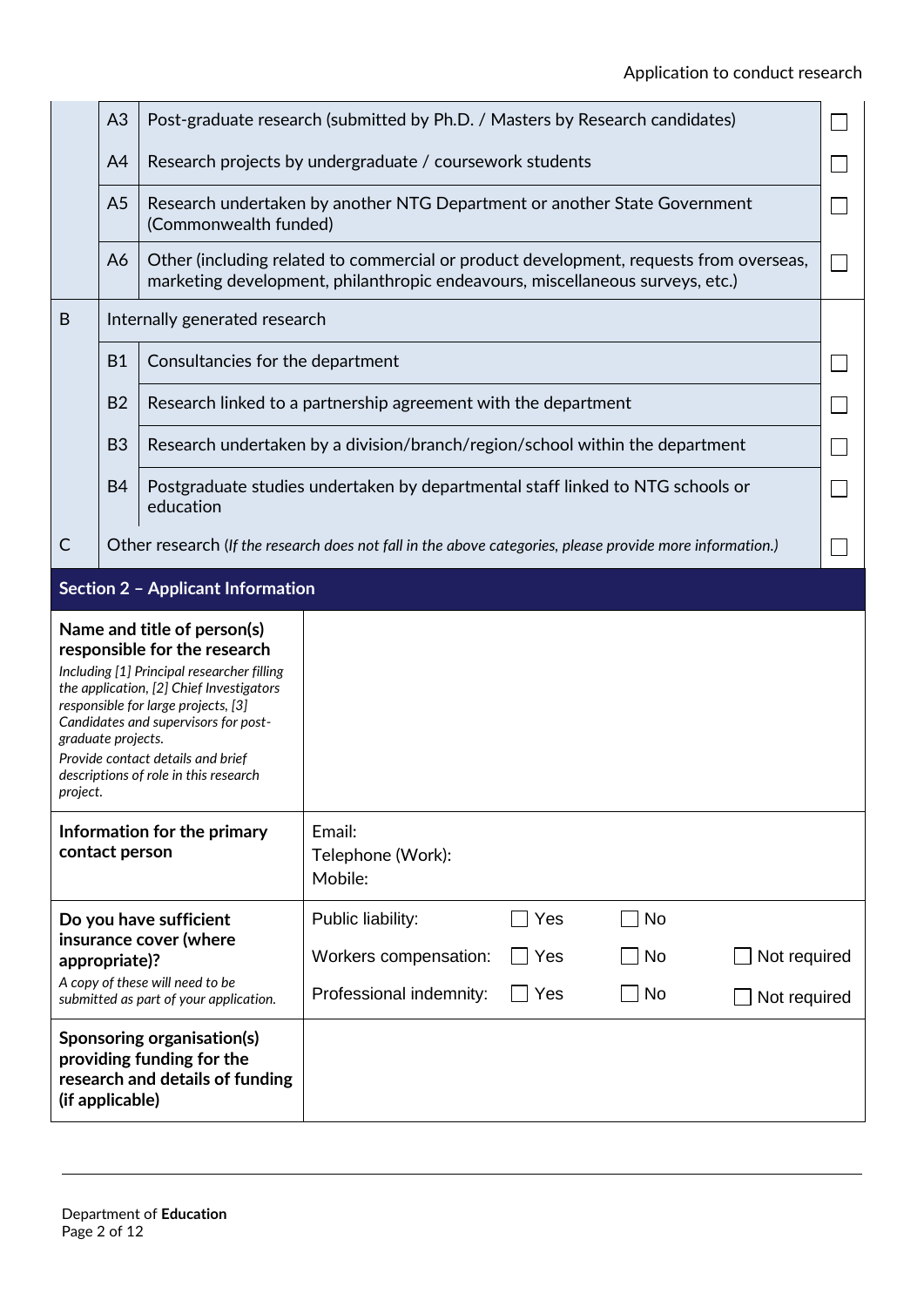| List your contact person(s)<br>within NTG schools/the<br>department (if applicable).<br>Have you approached any department<br>staff (including principals) in the<br>planning stages of the project? If yes,<br>who? Applications from departmental<br>staff should indicate who has endorsed<br>the research. |                             |     |           |
|----------------------------------------------------------------------------------------------------------------------------------------------------------------------------------------------------------------------------------------------------------------------------------------------------------------|-----------------------------|-----|-----------|
| List other organisations<br>involved in the research (if<br>applicable)<br>(e.g. communities, philanthropic<br>organisations, unions, etc.)                                                                                                                                                                    |                             |     |           |
| <b>Conflict of Interest</b><br>Provide information regarding potential<br>conflicts of interest either real or<br>perceived in relation to this research.<br>(e.g. power imbalances, school<br>employee, other projects you are<br>involved in)                                                                |                             |     |           |
| Have you previously received                                                                                                                                                                                                                                                                                   | Northern Territory schools: | Yes | <b>No</b> |
| approval to conduct research<br>in Northern Territory schools                                                                                                                                                                                                                                                  | Departmental data:          | Yes | <b>No</b> |
| (Government or non-<br>government) or involving the<br>department's data?<br>If yes, provide details of previous<br>research.                                                                                                                                                                                  |                             |     |           |
| <b>Section 3 - Project Details</b>                                                                                                                                                                                                                                                                             |                             |     |           |
| <b>Project Aim and Objectives</b>                                                                                                                                                                                                                                                                              |                             |     |           |
| Research problem/ hypothesis<br>(maximum 150 words)<br>Describe the research problem the<br>proposed study is addressing.                                                                                                                                                                                      |                             |     |           |
| Overview of research<br>methodology<br>Describe overall research design. Justify<br>appropriateness of the approach.<br>Describe the choice of implementation.                                                                                                                                                 |                             |     |           |
| Provide your research<br>instruments<br>List and attach a copy of all data<br>collection instruments (e.g.<br>questionnaires; interview protocols;<br>focus group questions).                                                                                                                                  |                             |     |           |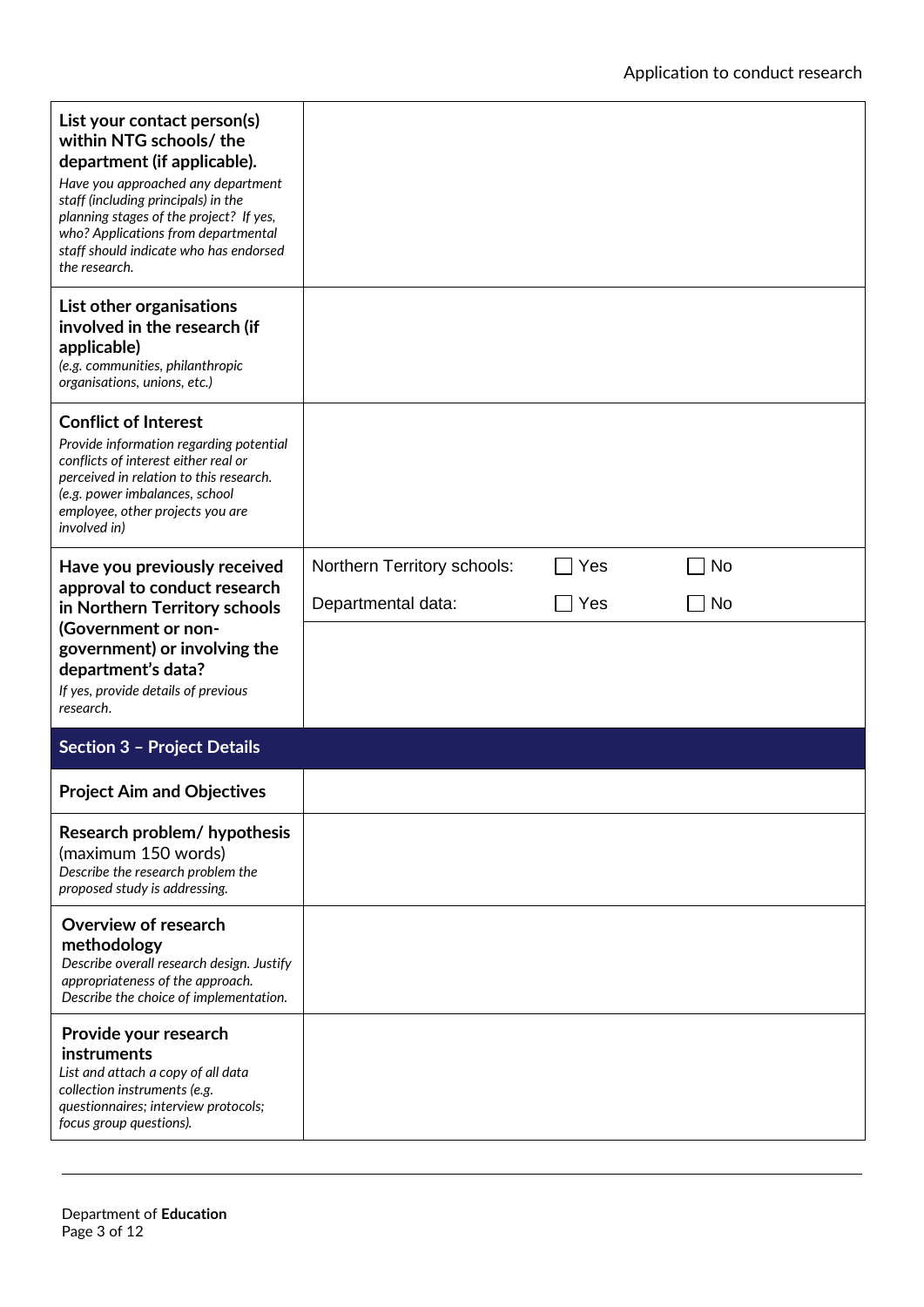| Sample selection<br>List NTG schools proposed to be<br>involved in the research, including<br>reason(s) for selection and details of<br>sampling procedure.                                                                                                                                                                                                                                                                                                                                                                                                                                                                                                             |                          |  |                                 |                                             |  |
|-------------------------------------------------------------------------------------------------------------------------------------------------------------------------------------------------------------------------------------------------------------------------------------------------------------------------------------------------------------------------------------------------------------------------------------------------------------------------------------------------------------------------------------------------------------------------------------------------------------------------------------------------------------------------|--------------------------|--|---------------------------------|---------------------------------------------|--|
| <b>Project timeline</b><br>Include start and finish dates, site visits<br>and any other key dates/milestones.                                                                                                                                                                                                                                                                                                                                                                                                                                                                                                                                                           | Start Date / End<br>Date |  | Activity, including site visits | <b>Amount of time</b><br>activity will take |  |
| Does the project require<br>participation of students in<br><b>Northern Territory</b><br><b>Government schools?</b>                                                                                                                                                                                                                                                                                                                                                                                                                                                                                                                                                     | $Yes \nightharpoonup No$ |  |                                 |                                             |  |
| Type of activity<br>If yes, provide details of each<br>(e.g. individual / group surveys;<br>type of activity, involvement in<br>interview; focus group;<br>the research and time<br>observation; videoing; audio<br>required.<br>recording)<br>Copy and complete the table for each<br>Participants in each school<br>activity type.<br>(number & type by year levels)<br>Amount of time activity will take<br>(e.g. 30 mins)<br>When activity will take place<br>(e.g. in class time, Term 2 2020)<br><b>Classes</b><br>(e.g. number of students or classes<br>& year levels)<br><b>Participation strategy</b><br>(e.g. whole class/ students<br>withdrawn from class) |                          |  |                                 |                                             |  |
| Does the project require<br>participation of staff in<br><b>Northern Territory</b><br><b>Government schools?</b>                                                                                                                                                                                                                                                                                                                                                                                                                                                                                                                                                        | ∐ Yes  _   No            |  |                                 |                                             |  |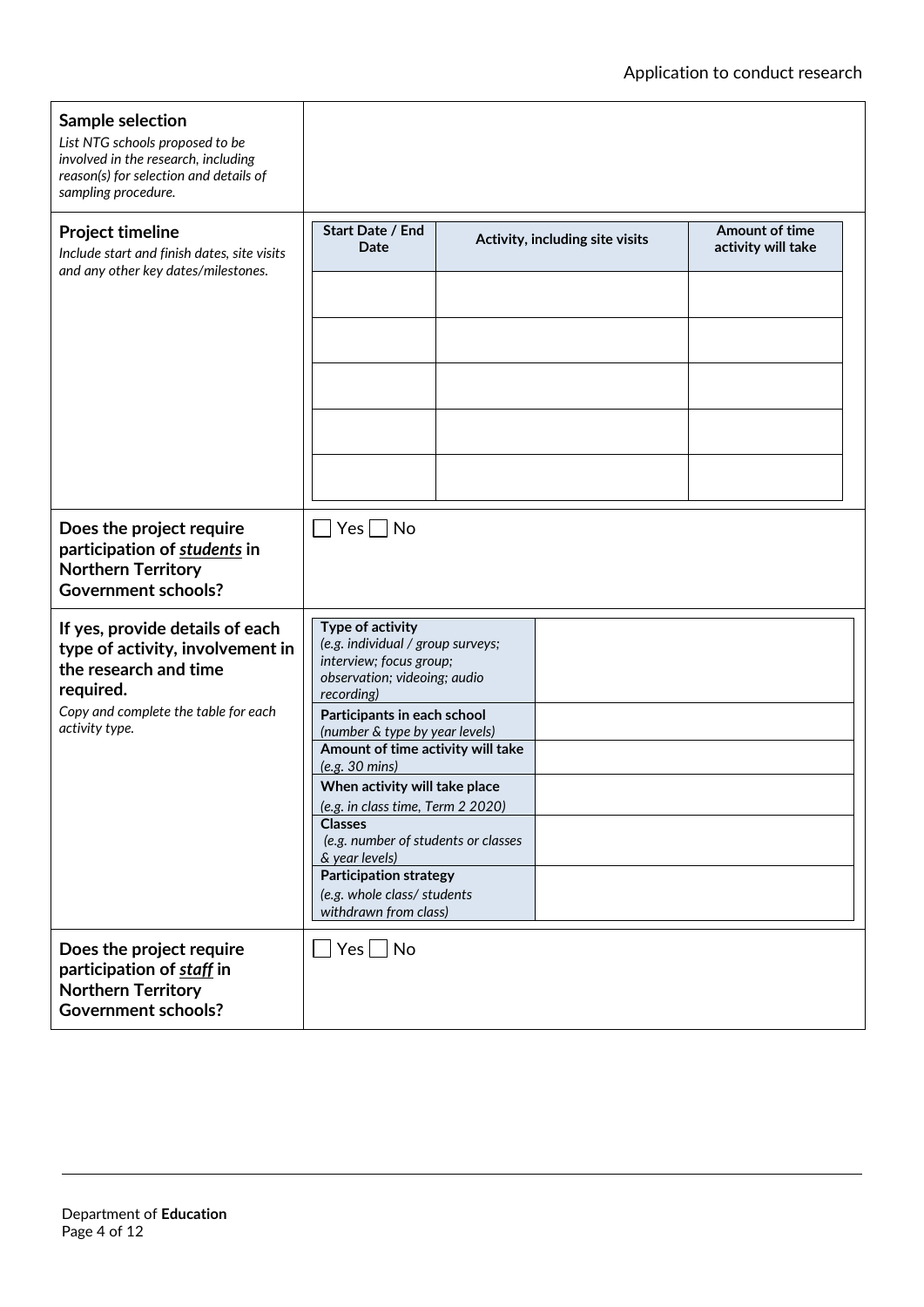| If yes, provide details of<br>involvement in the research<br>and time required.<br>(e.g. individually or in groups; completing<br>surveys or administering surveys; focus<br>groups; interviews etc.)<br>Copy and complete the table for each<br>activity type.                                                                                                                                                                                                                                                                                                                                  | Type of activity<br>(e.g. survey, interview, video<br>observation)<br>Number and type of staff<br>from each school<br>(e.g. Principal, 4 teachers, XYZ<br>School)<br>Amount of time activity will<br>take<br>(e.g. 30 mins)<br>When activity will take place<br>(e.g. in class time, Term 2<br>2015 |
|--------------------------------------------------------------------------------------------------------------------------------------------------------------------------------------------------------------------------------------------------------------------------------------------------------------------------------------------------------------------------------------------------------------------------------------------------------------------------------------------------------------------------------------------------------------------------------------------------|-----------------------------------------------------------------------------------------------------------------------------------------------------------------------------------------------------------------------------------------------------------------------------------------------------|
| Does the project require the<br>participation of corporate or<br>other departmental staff?                                                                                                                                                                                                                                                                                                                                                                                                                                                                                                       | Yes     No                                                                                                                                                                                                                                                                                          |
| If yes, provide details of<br>involvement in the research<br>and time required.<br>(e.g. individually or in groups, completing<br>surveys or administering surveys, focus<br>groups, interviews, time required to<br>disseminate information, collect consent<br>etc.<br>Copy and complete the table for each<br>activity type.<br><b>Recruitment and consent</b><br>processes<br>Describe the general approach for the<br>recruitment of participants and consent<br>processes.<br><b>NOTE:</b> The Research Subcommittee<br>will not support opt-out, implied or<br>passive consent processes. | Type of activity<br>(e.g. survey, interview, video<br>observation)<br>Number and type of staff<br>from division or region<br>Amount of time activity will<br>take<br>(e.g. 30 mins)<br>When/where activity will<br>take place                                                                       |
| Do you require access to the<br>department's data, including<br>data within its schools?<br>If yes, complete Annexure 1: Information<br>Access Application.                                                                                                                                                                                                                                                                                                                                                                                                                                      | $Yes \mid \text{No}$                                                                                                                                                                                                                                                                                |
| Section 4 - Benefits of proposal                                                                                                                                                                                                                                                                                                                                                                                                                                                                                                                                                                 |                                                                                                                                                                                                                                                                                                     |
| Alignment to national and/or<br><b>Northern Territory strategic</b><br>priorities, goals, policies,<br>initiatives (maximum 400<br>words).                                                                                                                                                                                                                                                                                                                                                                                                                                                       |                                                                                                                                                                                                                                                                                                     |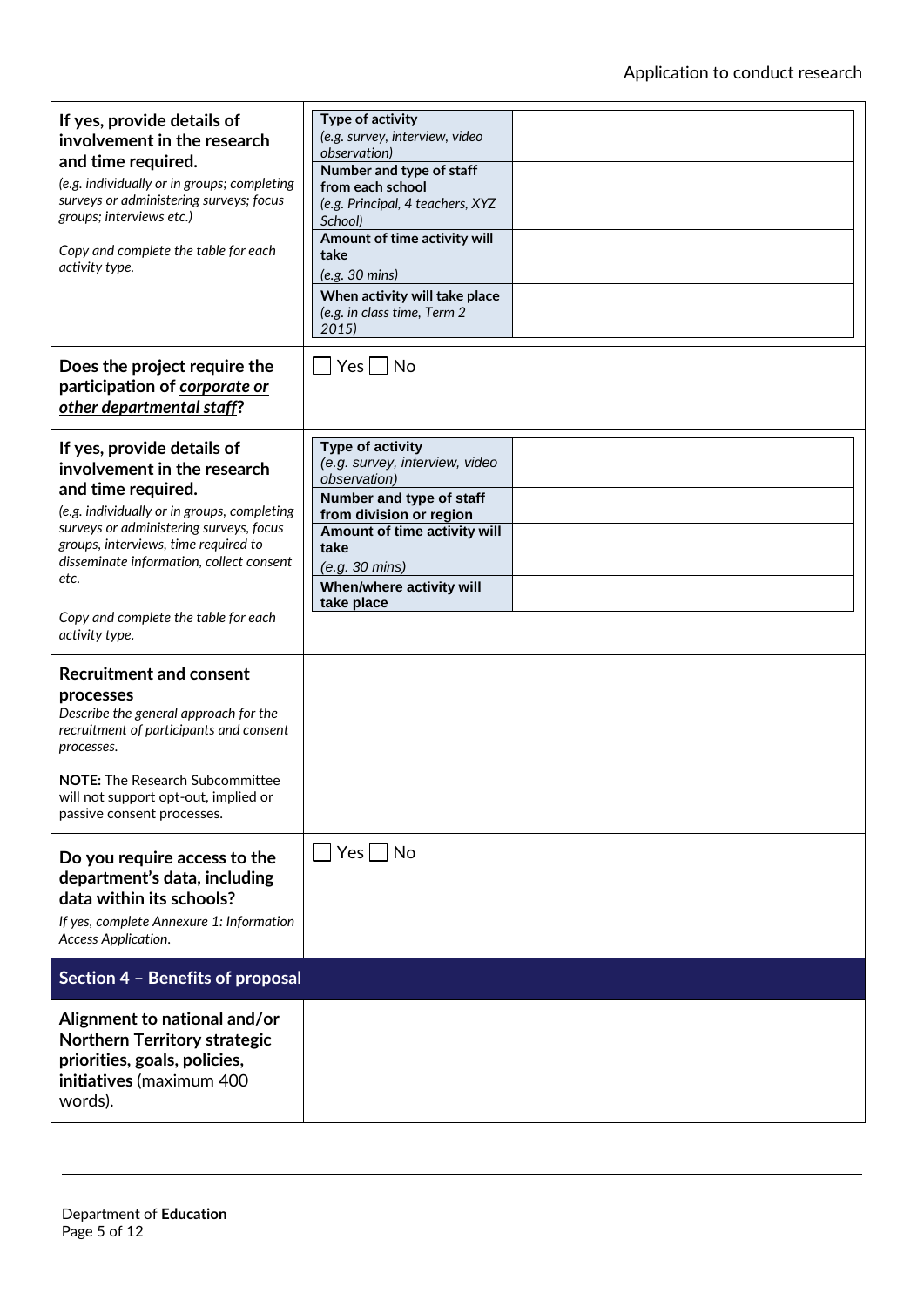| <b>Anticipated benefits of</b><br>proposed study (maximum<br>200 words).<br>For example, detail the expected<br>benefits to participants, the department,<br>the school, the community, the<br>education or health sectors, etc.                                                                          |                                                                                                                                                                                                                                                   |  |
|-----------------------------------------------------------------------------------------------------------------------------------------------------------------------------------------------------------------------------------------------------------------------------------------------------------|---------------------------------------------------------------------------------------------------------------------------------------------------------------------------------------------------------------------------------------------------|--|
| Section 5 - Ethics/Risk                                                                                                                                                                                                                                                                                   |                                                                                                                                                                                                                                                   |  |
| Have you received or sought<br>approval from a Human<br><b>Research Ethics Committee</b><br>(HREC) for this research?<br>NOTE: This is required for projects that<br>involve students, including<br>identifiable/re-identifiable student data.<br>See NT DoE research guidelines for more<br>information. | Yes<br>Approval received<br>(Attach a copy of ethics application and evidence of approval)<br>Yes<br>Approval sought and outcome pending<br>(Attach a copy of ethics application)<br>No<br>(Researchers must provide a letter of ethical conduct) |  |
| Indicate the type of approval<br>received or sought:<br>NOTE: The department strongly<br>recommends all projects be approved by<br>a Northern Territory HREC registered<br>with the National Health and Medical<br>Research Council (NHMRC).                                                              | Full ethical clearance from HREC registered with the NHMRC<br>Low risk ethical clearance from HREC registered with the NHMRC                                                                                                                      |  |
| Is the research of a sensitive<br>nature?                                                                                                                                                                                                                                                                 | $Yes \mid \text{No}$                                                                                                                                                                                                                              |  |
| If yes, please explain how and<br>why.<br>For example: Criminal or anti-social<br>behaviour, mental health, body image,<br>bullying, sexuality, drugs or alcohol, race<br>or ethnic relations, religious beliefs.                                                                                         |                                                                                                                                                                                                                                                   |  |
| Please outline any foreseeable<br>risks and any risk mitigation<br>strategies in place to manage<br>these.                                                                                                                                                                                                |                                                                                                                                                                                                                                                   |  |
| Please demonstrate how your<br>research align the <b>Office of the</b><br><b>Information Commissioner's</b><br><b>Information Privacy Principles</b><br>(IPPS).                                                                                                                                           |                                                                                                                                                                                                                                                   |  |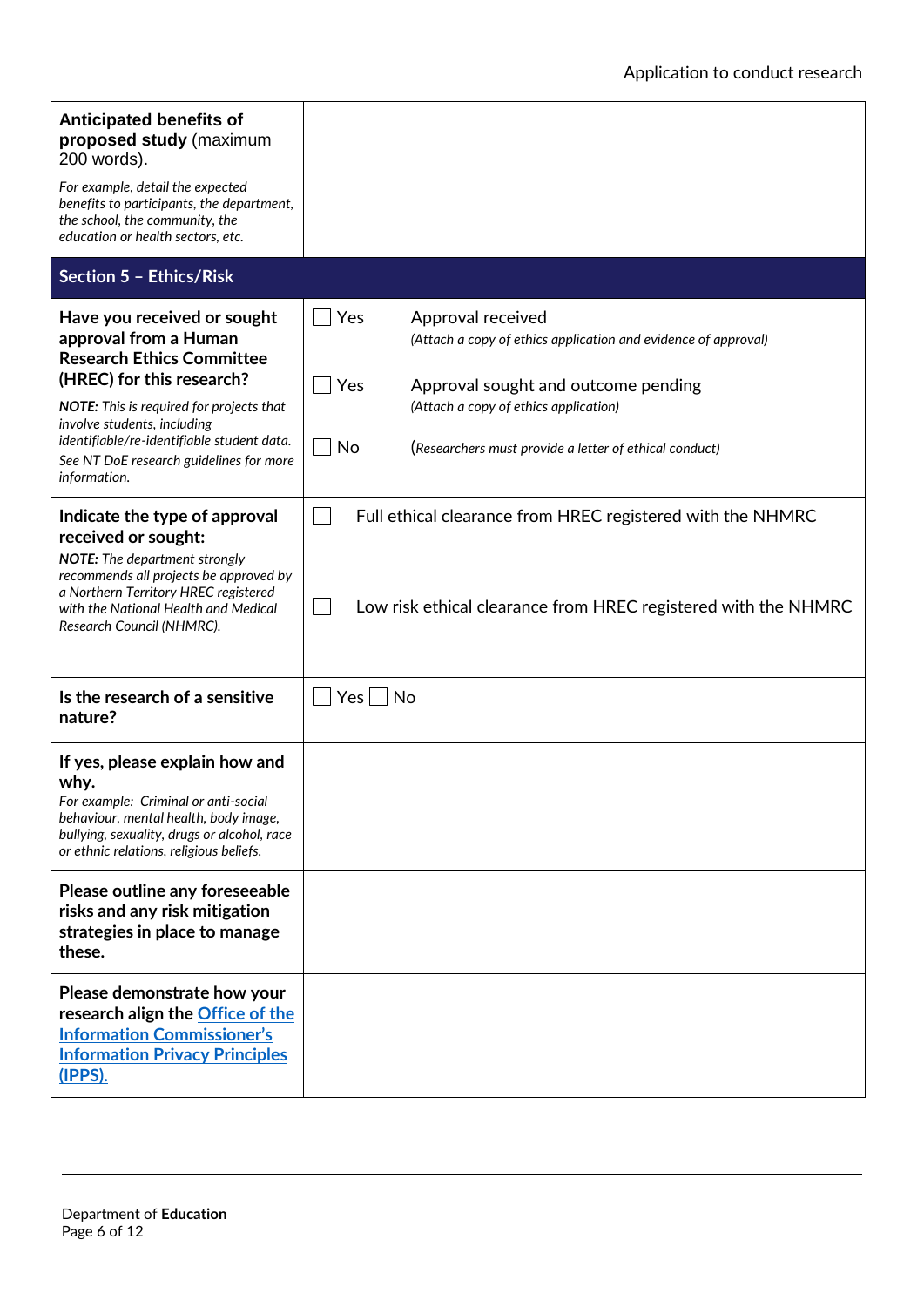| Please name any Cloud based<br>platforms used, and their<br>transfer and storage security<br>(if applicable).                                                                                                                                                  |                      |  |
|----------------------------------------------------------------------------------------------------------------------------------------------------------------------------------------------------------------------------------------------------------------|----------------------|--|
| Please outline how community<br>cultural intellectual property<br>will be preserved (if<br>applicable).                                                                                                                                                        |                      |  |
| <b>Section 6 - Reporting</b>                                                                                                                                                                                                                                   |                      |  |
| <b>Outline intentions for</b><br>disseminating research<br>findings, including feedback to<br>participants and the<br>department.                                                                                                                              |                      |  |
| Once completed, will a report<br>be made publically available?                                                                                                                                                                                                 | $\Box$ Yes $\Box$ No |  |
| Do you intend to use the<br><b>Intellectual Property of the</b><br>department?<br>(e.g. the department's materials and/or<br>documentation belonging to or being<br>developed by the department such as<br>photos, internal documents, and<br>education tools) | $Yes \mid \text{No}$ |  |
| If yes, please provide details of<br>your intended use of the<br>department's Intellectual<br>property.                                                                                                                                                        |                      |  |
| Date intended to report<br>findings to the department<br>Please note, if supported, the letter of<br>support is valid for 6 months after this<br>date                                                                                                          |                      |  |
| Section 7 - Additional Information (optional)                                                                                                                                                                                                                  |                      |  |
| This section is for any<br>additional information,<br>background or context you<br>would like to provide in<br>support of your application.                                                                                                                    |                      |  |
| Section 8 - Researcher's Declaration (Chief Investigator or Supervisor)                                                                                                                                                                                        |                      |  |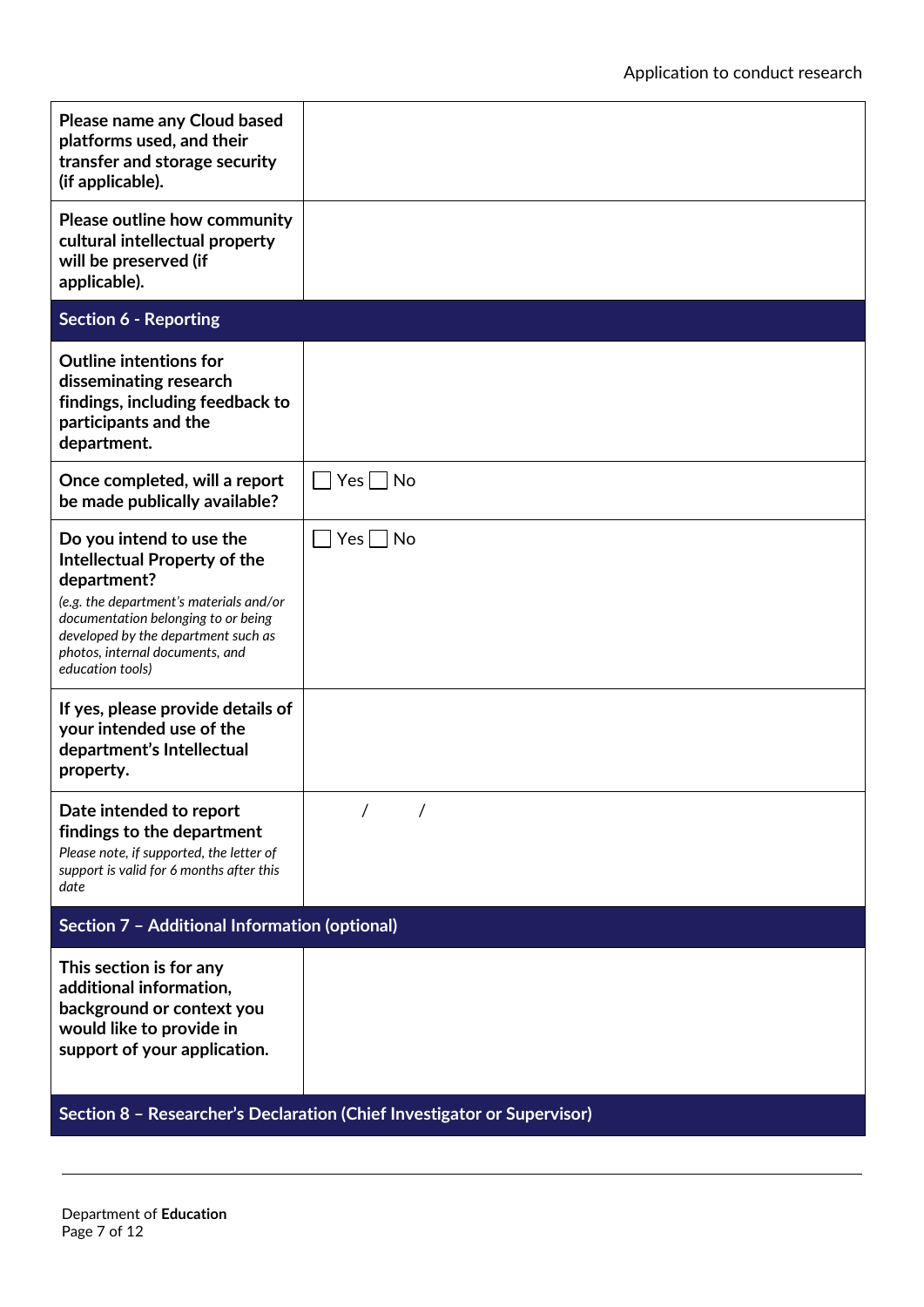*I,* \_\_\_\_\_\_\_\_\_\_\_\_\_\_\_\_\_\_\_\_ *agree to:* 

- Take appropriate action to ensure the privacy and security of all information and data obtained or created as part of the research project;
- Notify the NT Department of Education in writing of any intended changes to the timing, scope, methodology or any other significant aspects of the project;
- Report child abuse and neglect and cases where a child has been or is likely to be the victim of a sexual offence\*;
- Satisfy the requirements regarding the NT's *Working with Children* Clearance*\**
- Obtain consent for school participation from the relevant School Principal;
- Satisfy the NT Department of Education requirements regarding any access to data (refer to Annexure 2);
- Provide the NT Department of Education with a list of NT government schools that agree to participate;
- Provide research findings to the NT Department of Education at the conclusion of the research;
- Allow publication of the project title, project summary and report or link to the findings on the NT Department of Education online Research Repository (pending launch).
- Inform the NT Department of Education of any planned publication or media coverage of the project. \**refer to NT Department of Education research guidelines for further details.*

I declare the above information to be true and correct.

Signature Principal Researcher………………………………………………..Date */ /*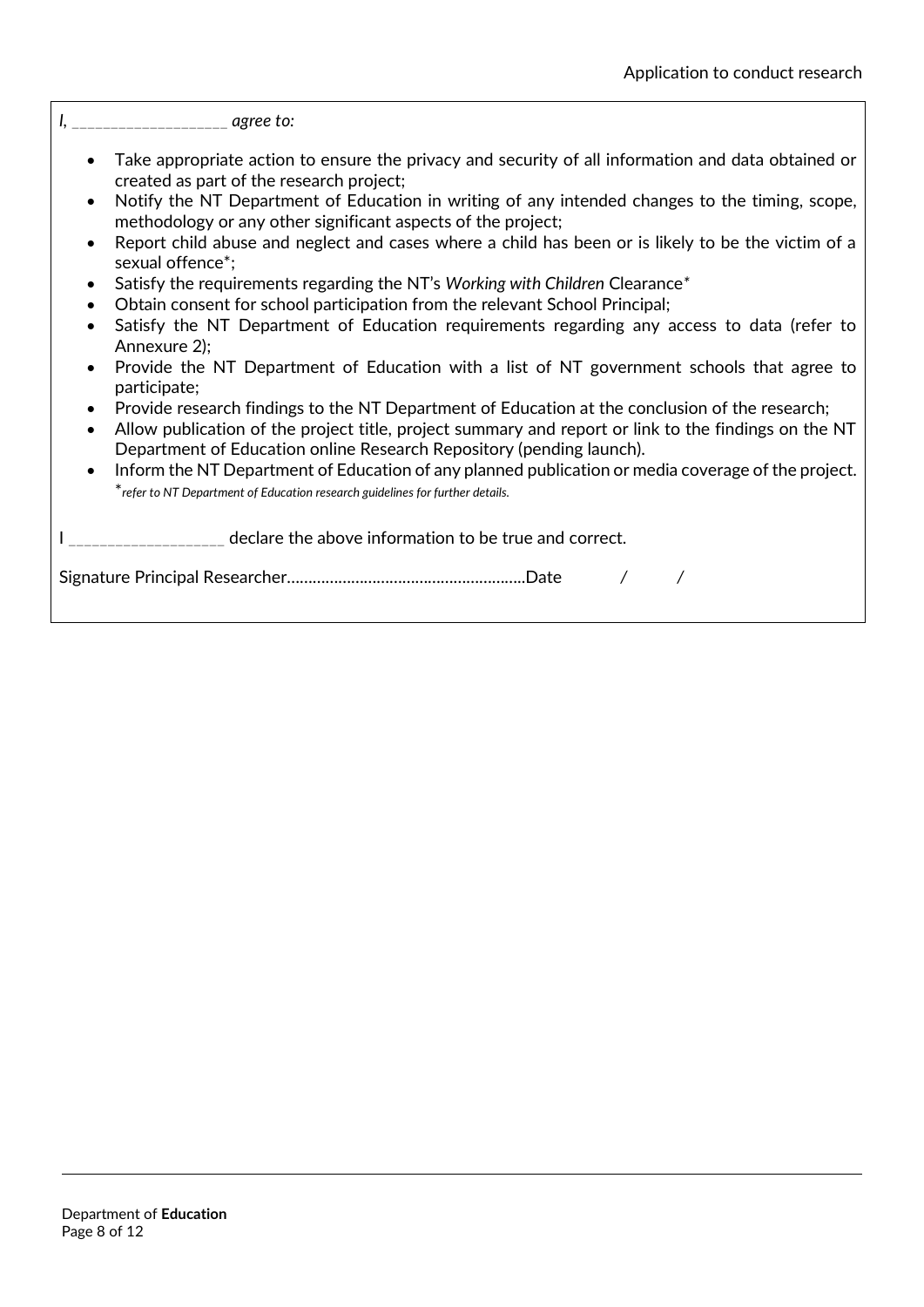| <b>Annexure 1 - Research Application Checklist</b> |                                                                                                                                                                                     |  |
|----------------------------------------------------|-------------------------------------------------------------------------------------------------------------------------------------------------------------------------------------|--|
|                                                    | The Department's research guidelines have been read and understood by the researchers                                                                                               |  |
|                                                    | Research Application is completed and Declaration signed                                                                                                                            |  |
|                                                    | Letters of support and research instruments are attached (e.g. surveys, questionnaires, interview<br>schedules etc.)                                                                |  |
|                                                    | Annexure 2: Data Access Application completed (if applicable)                                                                                                                       |  |
|                                                    | Information Sheets, separate Consent Forms and letters attached (including separate participant<br>consent forms for the publication or public use of photos, video recording etc.) |  |
|                                                    | Application to relevant Human Research Ethics Committee is attached                                                                                                                 |  |
|                                                    | Final ethics approval/clearance letter or documentation is attached                                                                                                                 |  |
|                                                    | Current insurance cover for public liability, professional indemnity and workers compensation (if<br>applicable) has been verified.                                                 |  |
|                                                    | Proof of Northern Territory Working with Children Clearance is attached (if applicable).                                                                                            |  |
|                                                    | Note: Clearances from other jurisdictions are not accepted.                                                                                                                         |  |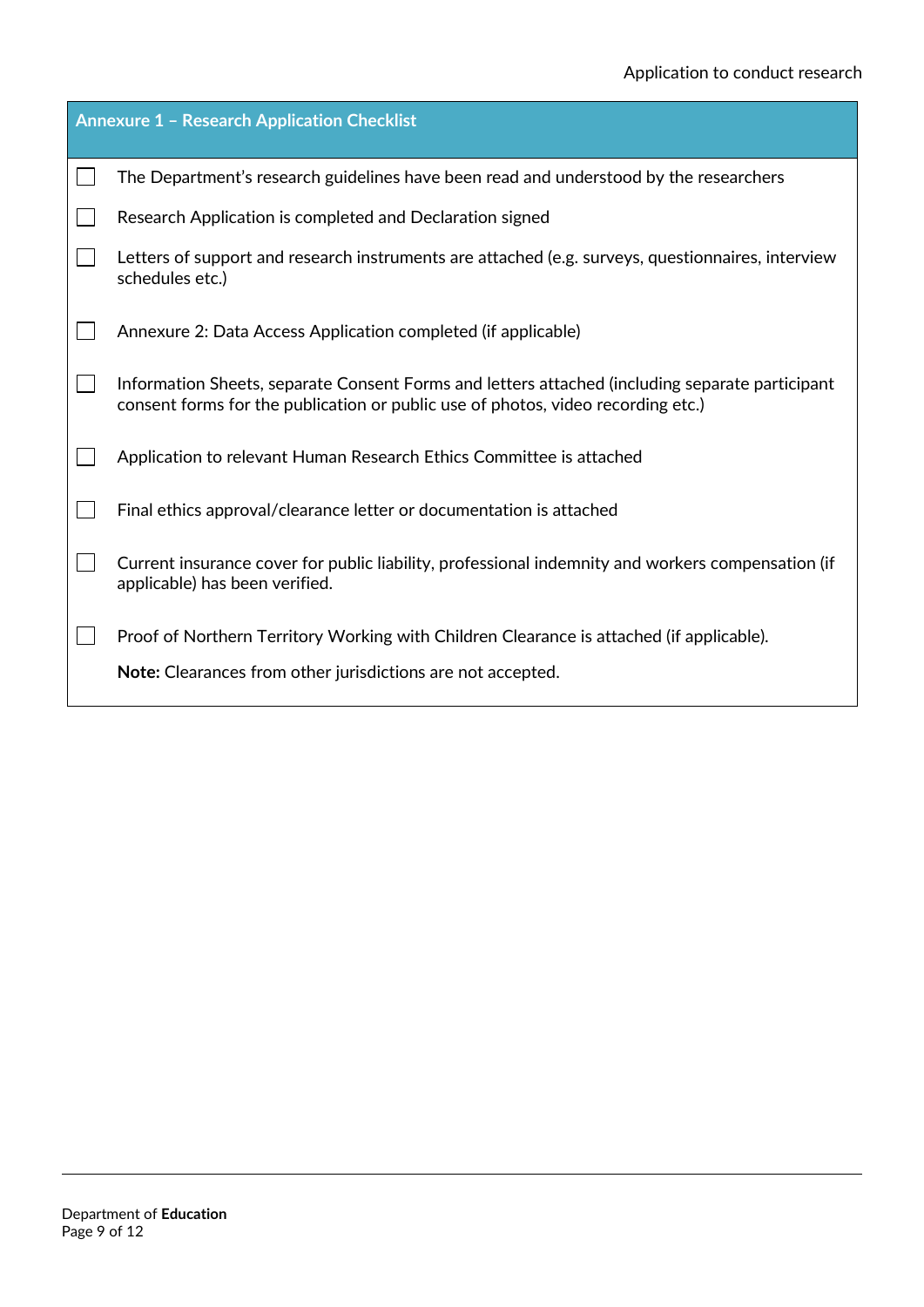## **Annexure 2 – Department of Education Data Access Application**

The Department of Education collects data for legislative compliance and to monitor performance across schools, with the aim of improving service provision and student learning outcomes. Many of the data holdings contain sensitive information about individual children and exposure and use of such data is restricted under various legislative instruments.

Considerable public data is available on the DoE web pages [\(https://education.nt.gov.au/statistics-research-and](https://education.nt.gov.au/statistics-research-and-strategies)[strategies](https://education.nt.gov.au/statistics-research-and-strategies)) and other public sites (see the department's research guidelines for a full listing). Researchers are expected to assess whether publically available data is suited to their research proposal before proceeding further with a "Data Access Application". Non-public data may be useful/required for particular research and can be made available (under specific conditions of use) when requested by researchers. Whether the data is held centrally, or offered by schools or by their staff, researchers wishing to access any such data must obtain departmental approval and complete this Data Access Application.

Subsequent to researchers obtaining a Letter of Support to conduct research from the Department of Education, researchers will need to negotiate data provision and use conditions with the department's Data team. This might add a significant time lag to any project, and should be factored into the implementation of any research involving corporate data. Factors such as the nature, scope, precision and timing of the request, the extra burden placed on the business areas dealing with competing demands for data, and the resources research organisations are willing to invest (in-kind and/or cash) will affect the speed at which data requests can be dealt with by the department. The Data team will seek further details to clarify data specification, extraction, cleaning and validation at that stage of the process.

*NOTE: Please answer all questions below that apply to your data request.*

| <b>Section 1- Data/Information requested</b><br>Please describe as precisely as possible the scope of data requested                                                                                           |  |  |
|----------------------------------------------------------------------------------------------------------------------------------------------------------------------------------------------------------------|--|--|
| Detailed description of cohorts, attributes,<br>level of breakdown, comparison groups,<br>needed filters (years, demographics,<br>Indigenous status, region type, schools,<br>year levels, age, etc.)          |  |  |
| Specific dataset or sources (if known)                                                                                                                                                                         |  |  |
| Time frame / frequency of data units                                                                                                                                                                           |  |  |
| Expected number of cases in relevant<br>cohorts, or other groupings (if known)                                                                                                                                 |  |  |
| Format / layout of data (or information) to<br>be provided - and desired method of<br>transmission. Is a specific platform<br>required (data format, analytical tools, type<br>of file or spread-sheet, etc.)? |  |  |
| Section 2 - Rationale for requesting the data                                                                                                                                                                  |  |  |
| Rationale for the actual specifications of<br>data needs - link to research project                                                                                                                            |  |  |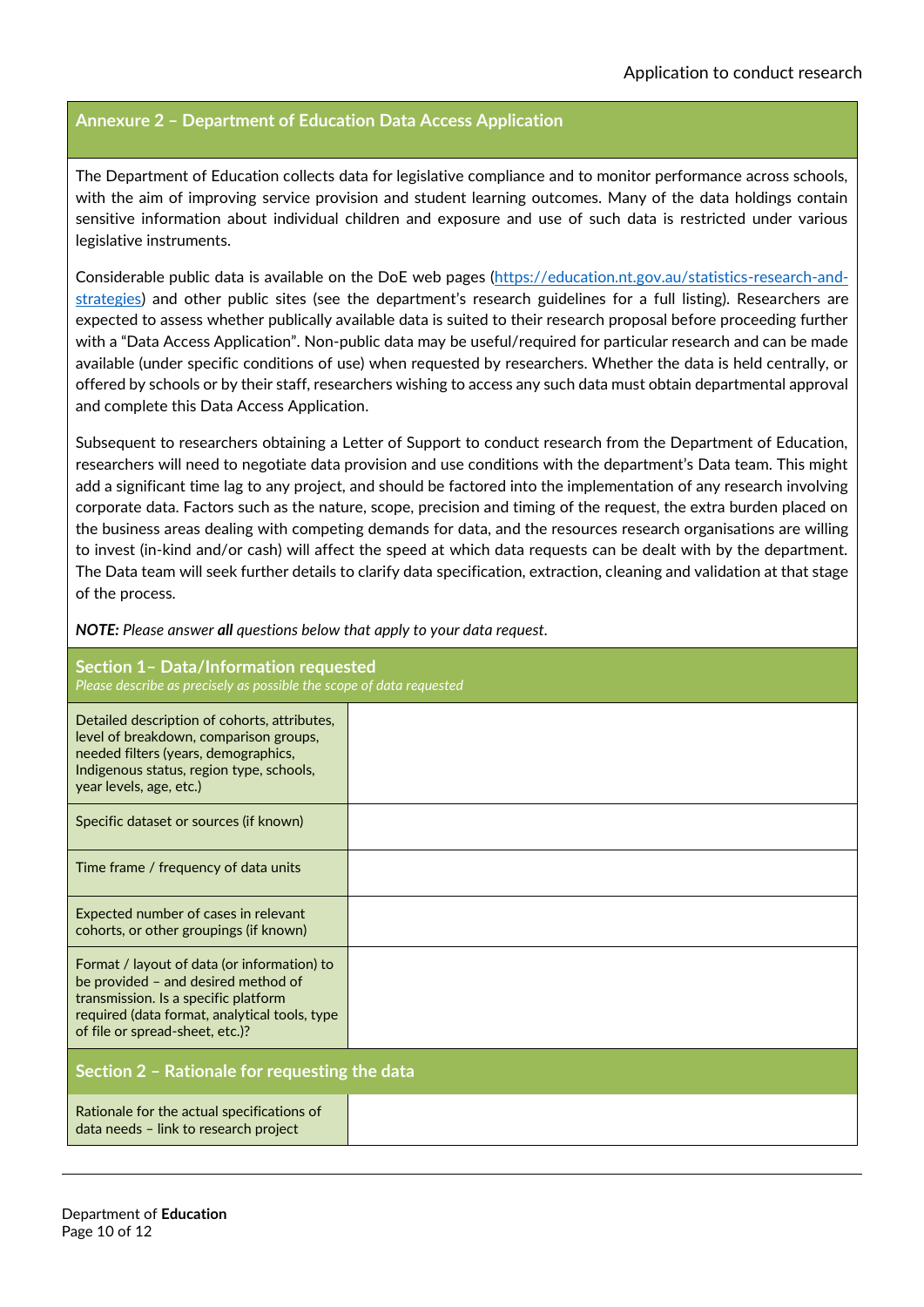| Is there a prior agreement with the<br>department to provide such data? If so,<br>provide name of departmental delegate<br>and context of such a commitment as well<br>as written or contractual evidence of<br>agreement.                                                                                                                 |                                                                                                                                                                                                                                                  |  |
|--------------------------------------------------------------------------------------------------------------------------------------------------------------------------------------------------------------------------------------------------------------------------------------------------------------------------------------------|--------------------------------------------------------------------------------------------------------------------------------------------------------------------------------------------------------------------------------------------------|--|
| Date by which data is required; request<br>status (urgent, important, routine).                                                                                                                                                                                                                                                            |                                                                                                                                                                                                                                                  |  |
| How would you rate your level of<br>proficiency at manipulating and using<br>data? Do you anticipate requiring<br>assistance to use and/or interpret the<br>data?                                                                                                                                                                          |                                                                                                                                                                                                                                                  |  |
| Validation - Is some of the data likely to<br>be current (or recent) and not yet<br>validated? Please comment on your needs.                                                                                                                                                                                                               |                                                                                                                                                                                                                                                  |  |
| Section 3 - Use and outputs involving the data                                                                                                                                                                                                                                                                                             |                                                                                                                                                                                                                                                  |  |
| Which anticipated outputs will the data<br>inform or appear in? For instance, which<br>reports (public or private) or other<br>dissemination is expected? Provide details<br>on what is intended to be reported as such<br>(actual data, summary findings, test results,<br>$etc.$ ).                                                      |                                                                                                                                                                                                                                                  |  |
| Provide details specifically relating to<br>intended publications and whether actual<br>data would appear in those.                                                                                                                                                                                                                        |                                                                                                                                                                                                                                                  |  |
| Section 4 - Conditions of access to data are likely to apply<br>To be negotiated with the department's Performance and Data Management branch<br>Please check the relevant boxes below to signal your expectations.                                                                                                                        |                                                                                                                                                                                                                                                  |  |
| I understand that I will have to negotiate with the appropriate department data branch over the timeline, conditions of<br>use and disposal, error-checking and validation after obtaining this research approval.                                                                                                                         |                                                                                                                                                                                                                                                  |  |
| I am willing to take full responsibility for data security relating to this request. I confirm that data will be accessed only<br>by named, clearly identified and approved staff, who have signed the pledge of confidentiality.                                                                                                          |                                                                                                                                                                                                                                                  |  |
| I am willing to sign an agreement relating to data use; limiting its utilisation for the present agreed research scope, its<br>presentation terms (approved audiences), with respect to not sharing it fully or partially with any $3^{rd}$ party, nor<br>attempting to match it with other sources (unless included in negotiated scope). |                                                                                                                                                                                                                                                  |  |
| the data retention period.                                                                                                                                                                                                                                                                                                                 | I am willing to sign an agreement that data will be retained for a limited, pre-set time (with the possibility of extension<br>requiring formal/written approval). I will ensure that NHMRC-endorsed ethics clearance remains current throughout |  |
| When this project has been completed, I will dispose of the data and destroy all temporary files and others that do not<br>need to be retained. I will encrypt all remaining files (needed for publication review purposes or for an approved                                                                                              |                                                                                                                                                                                                                                                  |  |